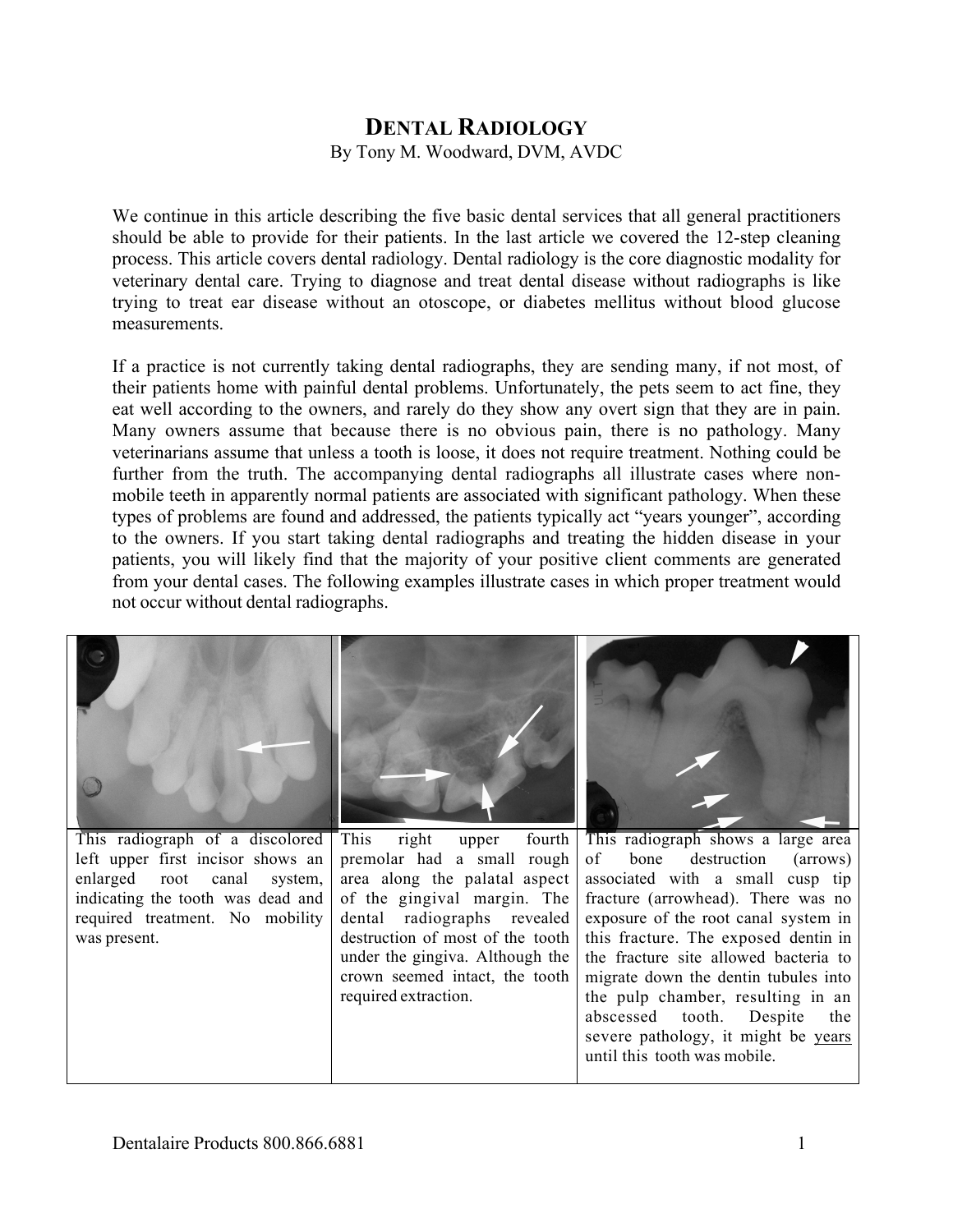The cost for implementing dental radiology is minimal. New dental X-ray machines are available for around \$3000. Newer machines, such as the **Corix Pro 70 Veterinary Dental X-Ray**, feature solid-state timer systems, which allow use in a digital system. I would recommend avoiding older human dental X-ray units, as there can be issues with inconsistent exposure times and radiation scatter. An additional \$500 gets you a **chairside developing tank, film, film clips,** and **chemistry.** The chairside developer (Instaveloper) and chemistry (Insta-neg and Insta-fix) made by Microcopy are my favorite, and are available through Dentalaire. Most practices will be happiest using **D-speed X-ray film**, which provides high detail and is more forgiving of errors in exposure and processing. To save time, a small X-ray view box should be located next to the chairside developer. You should be able to pay for your entire dental radiology investment of around \$4000 in one month. You will realize income from the dental radiographs, as well as from the treatment of otherwise hidden pathology. What other area of veterinary medicine provides this kind of return?

A more recent advancement in dental radiology is the availability of digital systems, which eliminate the need for film and chemistry. Digital systems typically range from around \$6000 to \$16,000 in cost, and are rapidly becoming the standard in practice due to their time savings. Images are organized in a database, and must be backed up regularly to prevent loss of patient records. Some digital imaging software allows for the easy importing of high-quality pictures, printing of client letters with radiographs and pictures, and displaying images from the pet on a large screen in the exam room. Owners love seeing pictures and radiographs from their pet!

Two main types of digital systems are available today. DR systems includes a "sensor" and software, and are used with an existing dental X-ray machine and computer. The sensor is connected via USB cable to a computer, and is placed in the patient's mouth and positioned like ordinary dental film. The largest sensor size currently available approximates the size of #2 dental film. Images are viewed in seconds, and may be digitally manipulated to heighten detail and minimize re-takes. The sensors are the most expensive part of the system, and although they are quite durable, care must be taken to prevent damage. CR systems involves the use of "phosphor screens", which look similar to ordinary dental film. After exposure, the screens are fed into a scanner, which gives you an image in around one minute. The phosphor screens are exposed to bright light to erase the prior image, and can be re-used hundreds of times. This type of system is more expensive, but does have the advantage of being able to produce larger #4 films. The chart below compares various features of DR and CR systems. DR systems are currently more popular due to the speed with which you can obtain images.

The Dentalaire DTX digital dental system combines a proven sensor with state of the art software and excellent software support. The ease of use and flexibility of the software is rapidly making it a favorite in the veterinary dental community. See the DTX product section in the online catalog for more details. The DTX system gives you the ability to "Wow" your clients, and educate them about their pet's care. Additionally, the software is easily integrated with virtually all practice management systems, PACS servers and DICOM systems on the market.

Dentalaire Products 800.866.6881 2 The idea of dental radiology is a new one for many practitioners and their clients. Acceptance of dental radiographs, does not magically occur after obtaining the requisite equipment, but rather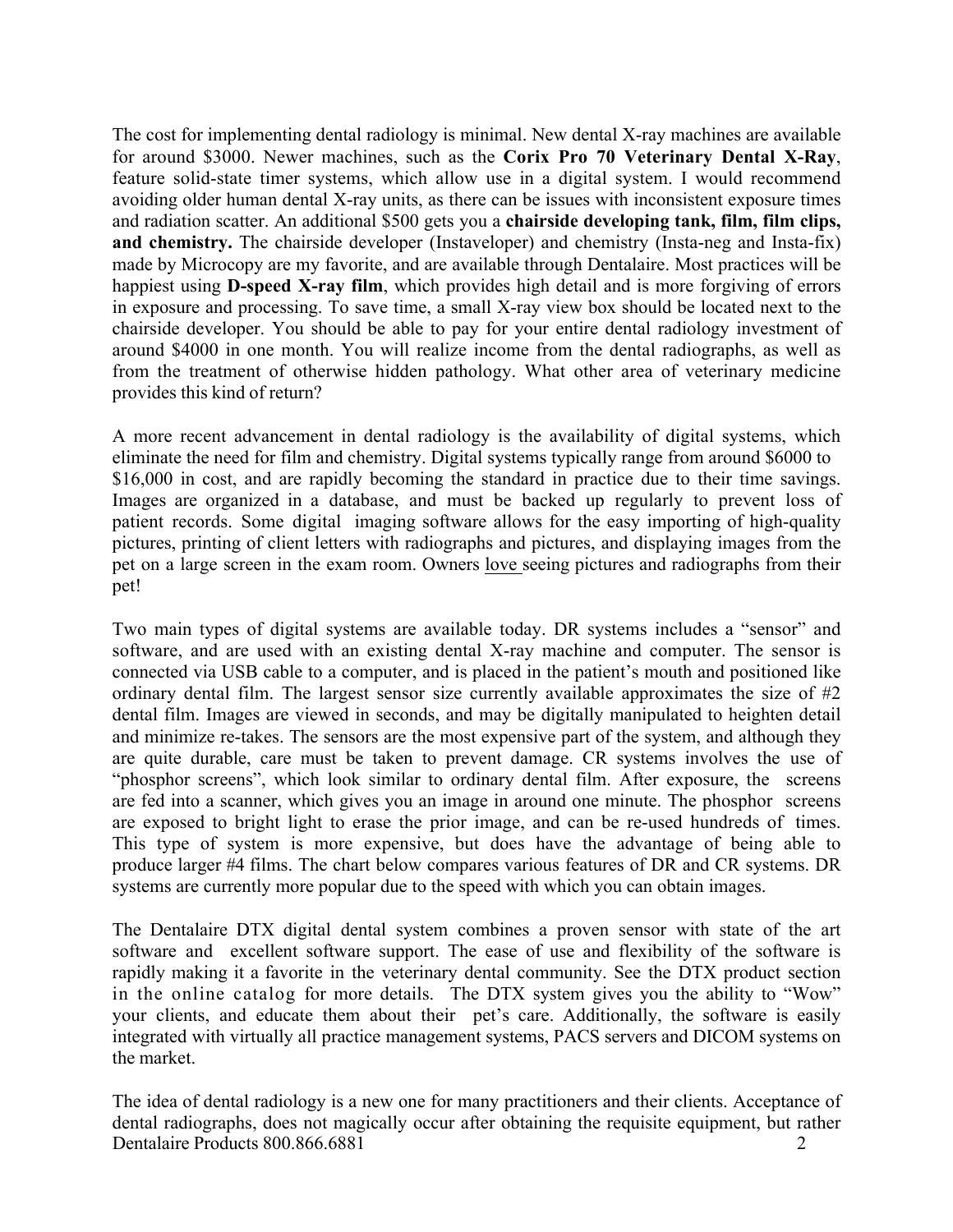depends on the practice implementing a number of steps. These steps include deciding what the practice stance is toward dental radiology, educating the staff and doctors in the use and value of the equipment, obtaining educational materials that the staff can deliver to the clients, and coordinating the delivery of your marketing message to your clientele (see the previous articles for more detail). This process involves change, which is painful. You will have to invest a few hours of time and staff training to achieve good results, but the rewards in improved patient health, client satisfaction, and practice revenue will be enormous.

| <b>System type</b>                  | Hard wired sensor (DR)                                   | <b>Phosphor screen (CR)</b>             |
|-------------------------------------|----------------------------------------------------------|-----------------------------------------|
| Sensor used                         | Hard wired sensor (CCD or                                | Radio-sensitive screens in plastic      |
|                                     | CMOS) attached to the USB<br>port of computer            | sleeves                                 |
| Number of use until<br>replacements | Indefinite                                               | 300-600 uses, then must be replaced     |
| Preparation for next use            | Sensor is automatically ready                            | Screen must be "erased" using bright    |
|                                     | in 1-10 seconds                                          | light, then placed into new sleeve.     |
| Ease of "Film" placement            | Sensors are stiff and thicker<br>than normal dental film | Comparable to normal dental film        |
| Cost for sensor or phosphor         | \$6,000 to \$18,000, depending                           | \$30-80 per phosphor plate              |
| plates                              | on brand                                                 |                                         |
| Sensor sizes available              | Correspond to #0 and #2                                  | Correspond to $#0, #2,$ and $#4$ dental |
|                                     | dental film. No #4 sensor at                             | film. #4 screen allows larger teeth to  |
|                                     | this time. Some teeth require<br>$>1$ view               | be imaged in one view.                  |
| Time until images can be            | A few seconds.                                           | 60-90 seconds to remove plate from      |
| viewed                              |                                                          | packet, feed film through scanner and   |
|                                     |                                                          | replace screen into packet              |
| Quality of image                    | Excellent, but can vary                                  | Excellent                               |
|                                     | depending on the particular                              |                                         |
|                                     | system.                                                  |                                         |
| Total system cost                   | \$6000-\$20,000                                          | Approx. \$13,000                        |
|                                     | <b>Plus computer</b>                                     | Plus computer                           |

For those who still doubt that there clients will accept dental radiographs, I would point out the example of heartworm testing and prevention in my practice area. According to our own local heartworm survey results, our practice area has a minute incidence (less than 0.1%) of heartworm disease, yet most practices that choose to pursue heartworm prevention have achieved a high level of compliance. This is because heartworm testing and prevention was presented to clients as something that would benefit the pet. The disease was explained, the staff gave recommendations, and the doctors backed them up. In other words, heartworm prevention was "marketed" to the clientele of the practice. I estimate that half of your patients require some form of dental care, and that most dogs and cats over the age of six years have at least one painful dental problem in their mouth. Most of these painful teeth have no mobility, and will only be diagnosed through dental radiography. It should be much easier to market a service that occurs in most of your patients versus a disease that rarely occurs. It is just a matter of what you believe, and how you communicate this to your clients. I have worked with dozens of practices all over the country, helping them implement dental radiology. I have yet to find one practice, regardless

Dentalaire Products 800.866.6881 3